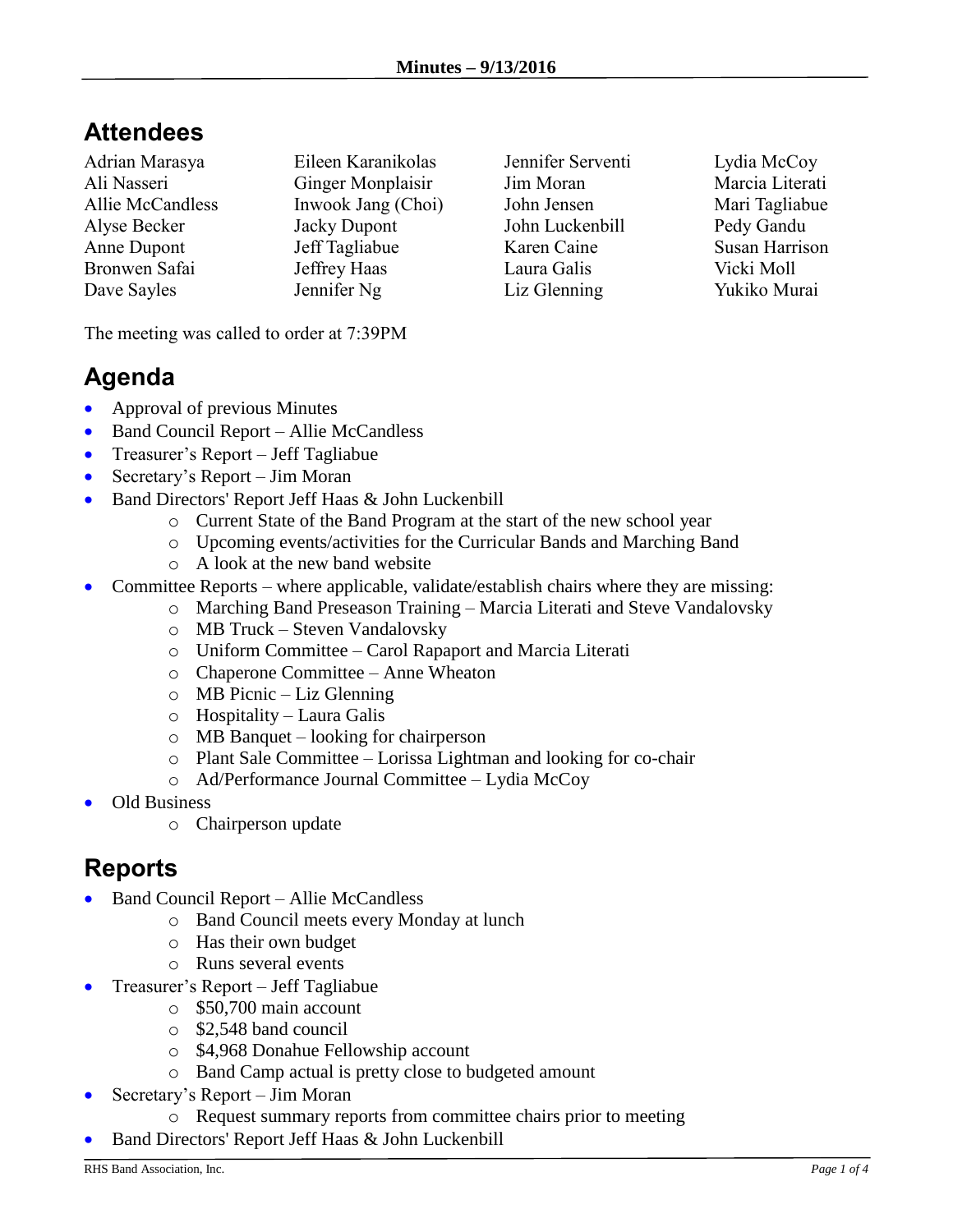- o Current State of the Band Program at the start of the new school year
	- Jeff's 29th year
	- Curriculum mandate is to have a band class, but we have 3 levels of curricular bands and many co-curricular bands with 200 students
	- Thanks to Middle School teachers who prepare students for RHS band program
- o Upcoming events/activities for the Curricular Bands and Marching Band
	- **Curricular performances are December, March, and June**
	- General meeting on  $9/27$  to roll out fundraising
	- Ad journal is first big fundraiser
	- Poinsettia/citrus blitz days are concentrated sales on one day targeting every private home in Ridgewood
	- Emails will keep you up to date on all band activities
	- If your student is involved in marching band, you should volunteer to chaperone a competition
	- **Marching band has a really good staff**
	- Marcia/Steve were chairs for band camp at Timberlake in Shendaken, NY
	- First performance is Saturday  $9/17$  @ 4:30 on the RHS main field
	- There are six competitions this season starting  $9/24$
	- **Marching band has a**  $7^{\text{th}}/8^{\text{th}}$  grade band day where those students play with the band at a football game. About 75 students attended from the middle school last year up from 15 when this started.
	- Current marching band has 116 students.
- o A look at the new band website
	- Xenopsi, Inc. (our contracted web developer) has overhauled the web site
	- The new site will be launched at back to school night or at the band parents meeting on 9/27
	- John demonstrated the new band website
	- If parents have photos for the site, please send them in. Email a link (Dropbox, Google Drive, etc.) to John Luckenbill.
- Committee Reports where applicable, validate/establish chairs where they are missing:
	- o Band Picnic Liz Glenning
		- All invited, not just marching band
		- Currently about 200 committed from 60 families probably expecting 300
		- $\blacktriangleleft$  Ad Journal Lydia McCoy Ad sales will be opened on 9/27
		- Families who sold ads last year can resell to the same merchants before the kickoff
		- Final deadline  $11/1$
		- A parent blitz team will be sent out to businesses who bought last year without signed contract by 11/1
		- Pricing has changed
			- Full page color \$250
			- Full page B&W \$150
			- Corporate sponsors \$500
			- Preferred Corporate sponsors \$750
			- Half page \$130
			- Half page B&W \$75
			- Business card \$50
	- o Band Camp Marcia Literati

Show is awesome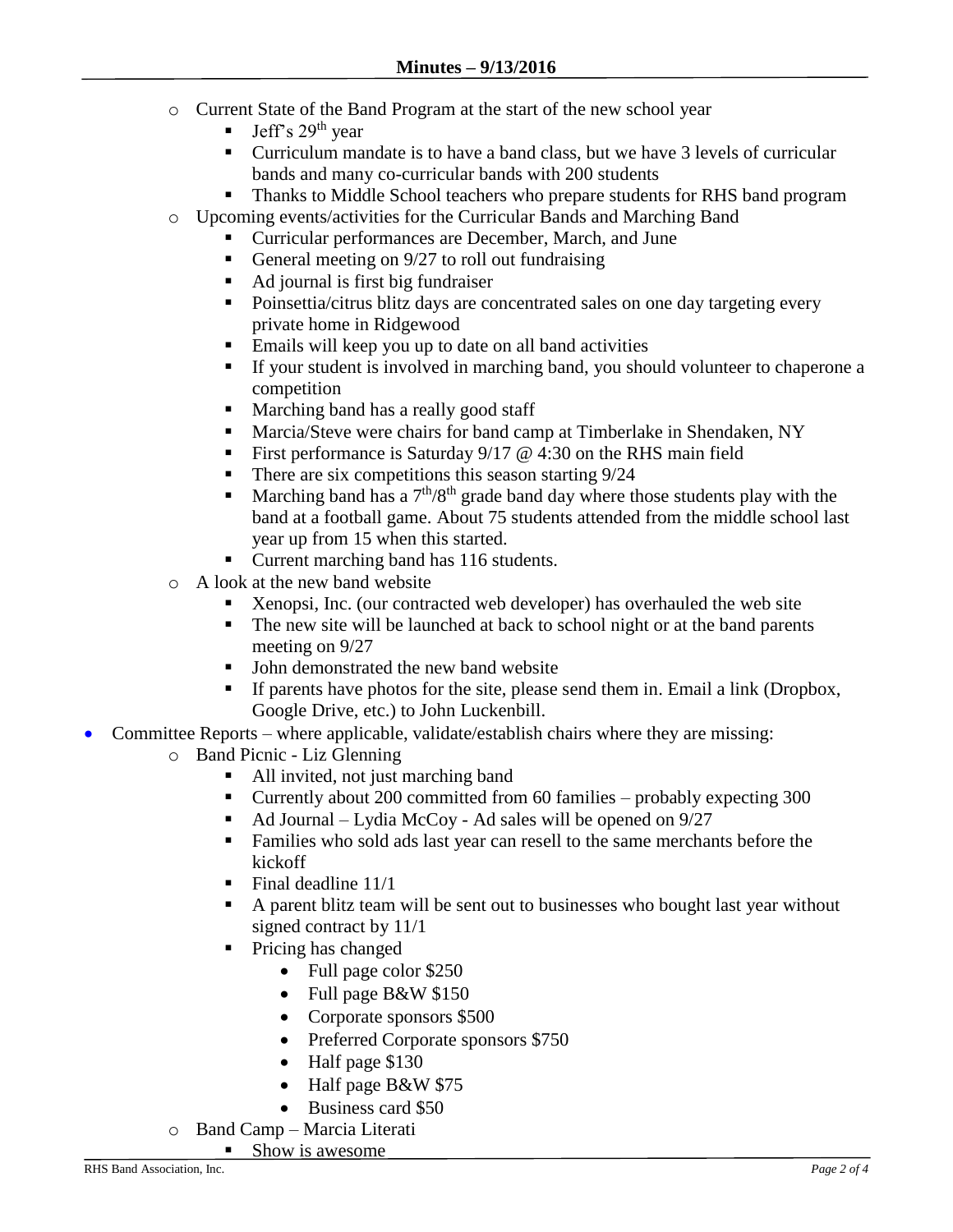If you didn't chaperone this year, think about next year

# **Reports Submitted via Email**

Poinsettia Sale – Lorissa Lightman

I am looking for volunteers. Ideally, I would love to have a co-chair and someone to handle the merchant sale. The same person can do both if they really want to! Ajanta has done the merchant sale for a few years now and is willing to train the person that takes it over. This year is her last year as a band parent, so the time is right for her to help phase in a new person. Please let people know that I am pleasant and easy to work with--and I am willing to do more of the work since I have the experience!

Hospitality – Laura Galis

I am the chair of the Marching Band Hospitality this year. The Hospitality Committee is responsible for providing water and snacks for the home football games and water, snacks and meals for their competitions. All water, snacks for football games and the main course for competition lunches or dinners are paid for by the Band Association. The desserts and fruits served at competitions are donated by parents. The committee purchases the food and drinks, coordinates donations and serves them at the games and competitions.

Chaperones – Ann Wheaton

We have the following competitions scheduled:

Northern Valley Old Tappan - Saturday, September 24 Pequannock HS - Saturday, October 8 Yamaha Cup - MetLife - Saturday, October 15 Rutgers - State Championship - Saturday, October 22 Ridge HS - Bernardsville, NJ - Saturday, October 29 US Bands Nationals - Allentown, PA - Sunday, November 6

We need 20 parent chaperones for each competition including two volunteers to drive the truck. Parent chaperones serve as road crew to the band. We ride the three buses with the students, help push the equipment, serve snacks, plume the shakos, manage props and basically do everything necessary to help our kids put on a great show.

I will have sign-up sheets for all six competitions at the band picnic. Once the season gets underway, I will send out an email at the beginning of each week to confirm who is still available to chaperone for that week's event. I realize that schedules change, and fortunately, we have flexibility with so many parents. Please consider chaperoning at least one event - you will be glad you did.

Steve Vandalovsky will be coordinating the truck drivers. Potential drivers will have to submit a copy of their driver license to the Board of Ed. If you are interested, please scan your license and send it to yvandalovsky@gmail.com. If you are considering driving the truck and have questions, Steve is happy to talk at the picnic.

Finally, we need a dozen or so parents at every home football game to push the front ensemble equipment on and off the field at half time. I will send out an email before the game seeking